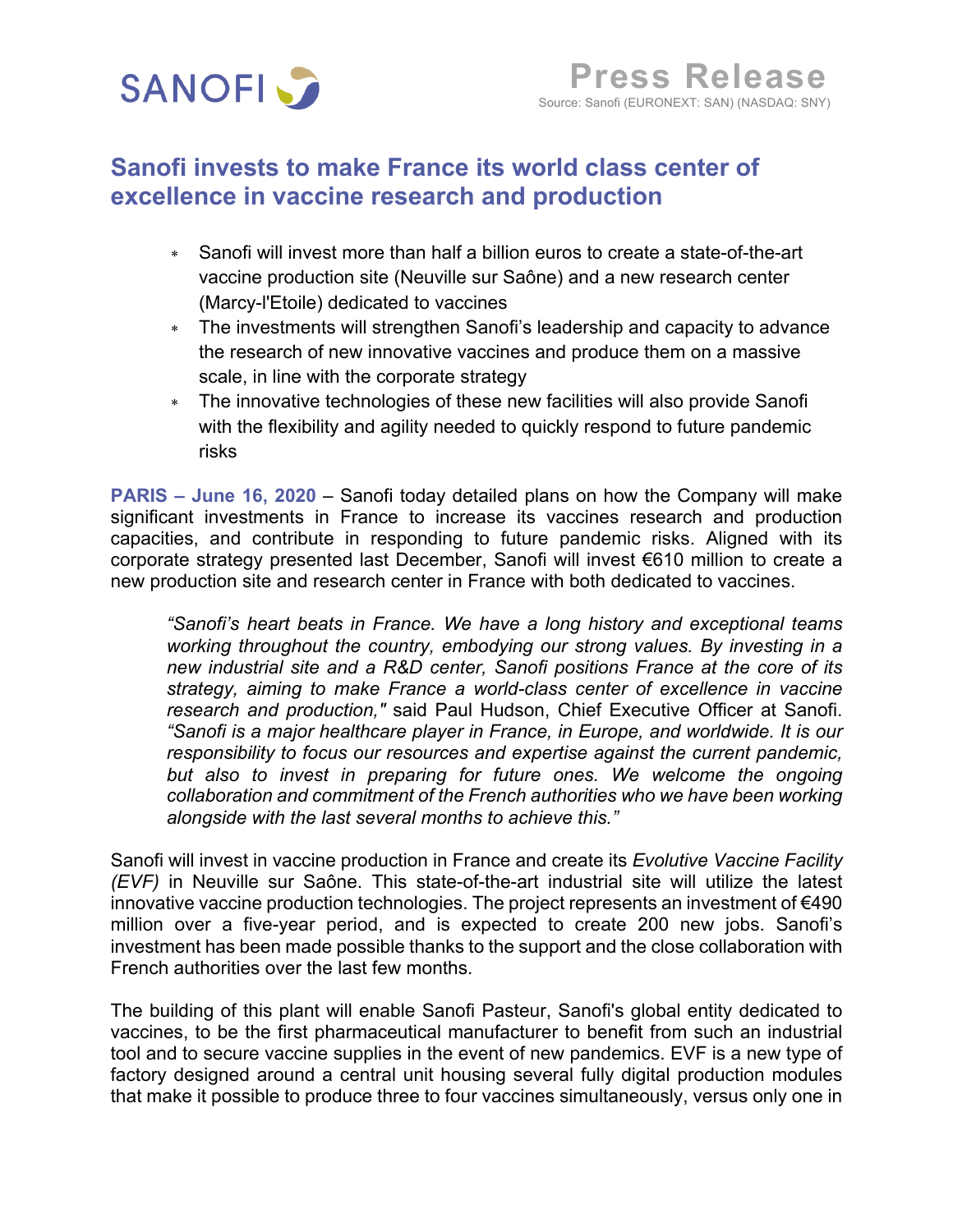current industrial sites. This modularity will make it possible to prioritize the production of a specific vaccine in a more timely manner based on public health issues.

Sanofi has also committed to investing €120 million to create a new R&D center in France at the Sanofi Pasteur site in Marcy-l'Etoile to develop future vaccines. This state-of-theart digital facility will house highly specialized laboratories that will enable the development of vaccines against emerging diseases and pandemic risks. The facility will become a world reference for pre-clinical research and pharmaceutical and clinical development. Sanofi expresses its gratitude to the Auvergne-Rhône-Alpes French region for its support in this project.

Sanofi shares the French authorities' vision for a sovereign Europe in healthcare and announced last February the creation of a new industry-leading European company to provide active pharmaceutical ingredients. The company today stands ready to cooperate with France and the European Union (EU) on other projects which will provide the EU with extra vaccine (EVF extension project) or monoclonal antibody (cell culture tanks installation and start-up project) production capabilities. These supplementary capabilities can be leveraged by the EU and other pharma companies in the event of a healthcare crisis.

### **A world leader in vaccines**

Sanofi, with its global vaccine entity Sanofi Pasteur, is a leading vaccine developer and manufacturer. Sanofi offers a portfolio of vaccines to protect children, adolescents, and adults from diseases such as influenza, infectious diseases, and endemic diseases.

With 16,000 employees and an international network of 12 industrial sites dedicated to vaccine manufacturing, including three in France (Marcy-l'Etoile, Neuville sur Saône, Valde-Reuil), Sanofi Pasteur's vaccines protect more than half a billion people in the world.

Sanofi is the world's third largest vaccine producer in value terms, with a unique footprint in the Rhône-Alpes region and nearly 7,200 employees working for the Sanofi Pasteur site in Lyon, a global center of excellence in the field of vaccines.

## **A major player in the healthcare sector in France**

Sanofi plays a major role in meeting the health needs of patients and supporting their healthcare. In France, Sanofi provides more than 200 medicines, vaccines, and health products.

With a unique footprint of 33 sites in France, including 22 industrial sites and approximately 25,000 employees, Sanofi represents a quarter of the workforce of the entire French pharmaceutical industry.

Sanofi is France's leading private R&D investor, with more than €2 billion spent each year researching new treatments for patients, totaling half of the private research effort in France. Nearly 5,000 researchers and scientists work in a variety of therapeutic areas, mainly focusing on oncology, immuno-oncology, vaccines and rare diseases.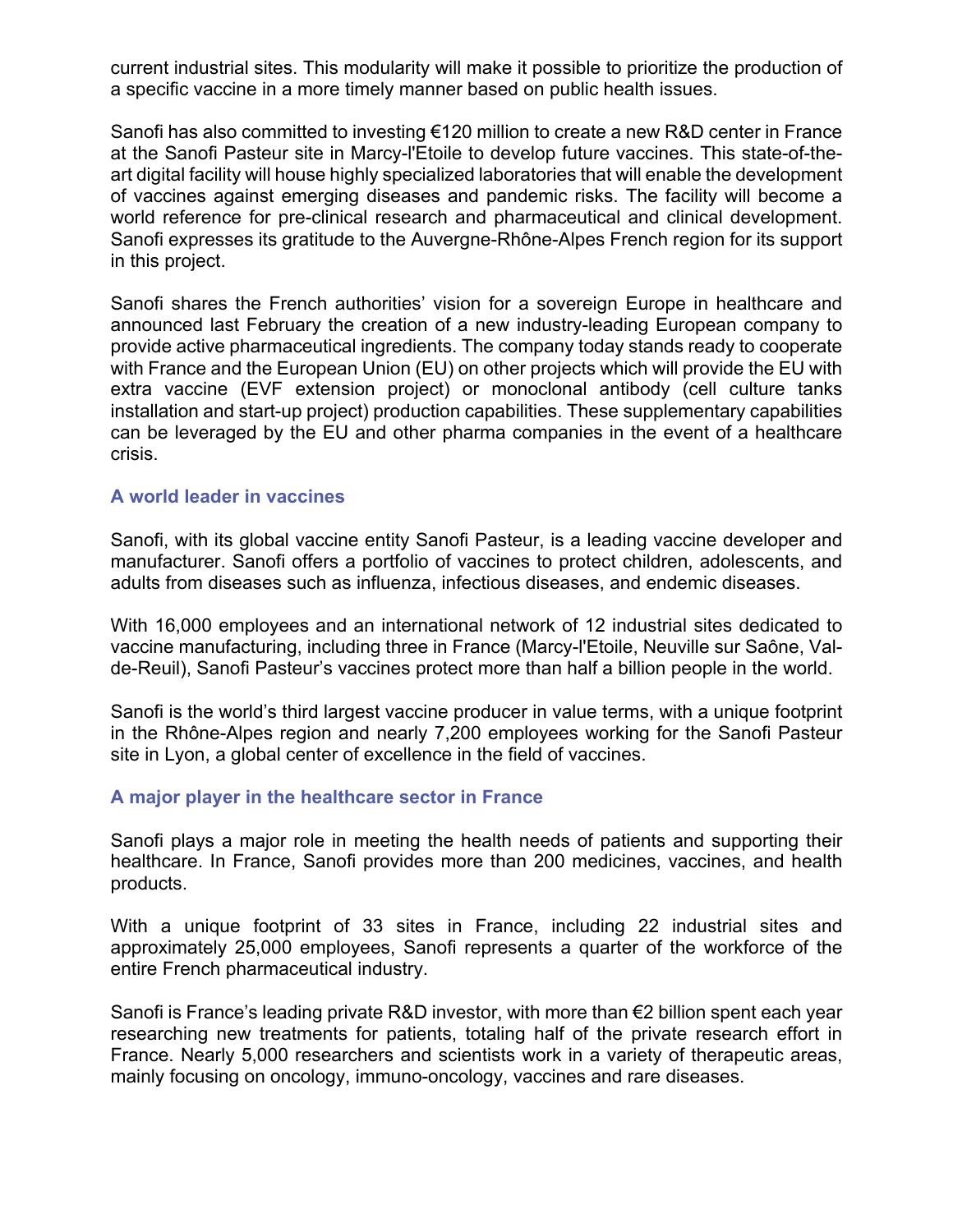Sanofi also has one third of its global production in France, making it one of the country's leading exporters. Sanofi has invested €3 billion in its French production sites over the past five years, including €1.5 billion to accelerate the build-up of biotechnologies in the country.

#### **On the front line in the fight against Covid-19**

Since the beginning of the pandemic, Sanofi has played a leading role in the fight against COVID-19. In collaboration with health authorities and international partners, Sanofi is one of the only companies in the world to work on the search for COVID-19 vaccine candidates by exploring two different technological approaches.

- The recombinant DNA technology, in collaboration with GSK, is a type of vaccine that makes it possible to industrially produce very large quantities of antigens, the proteins injected to stimulate the immune system's response to the virus.
- The messenger RNA technology technology, in collaboration with TranslateBio, is a vaccine that leads the human body's cells to manufacture the virus antigens to which the immune system will react.

Sanofi is also committed to making its vaccine accessible to all and around the world.

#### **About Sanofi**

Sanofi is dedicated to supporting people through their health challenges. We are a global biopharmaceutical company focused on human health. We prevent illness with vaccines, provide innovative treatments to fight pain and ease suffering. We stand by the few who suffer from rare diseases and the millions with long-term chronic conditions.

With more than 100,000 people in 100 countries, Sanofi is transforming scientific innovation into healthcare solutions around the globe.

Sanofi, Empowering Life

**Media Relations Contact** Quentin Vivant Tel.: +33 (0)1 53 77 46 46 mr@sanofi.com

**Investor Relations Contact** Felix Lauscher Tel.: +33 (0)1 53 77 45 45 ir@sanofi.com

#### *Sanofi Forward-Looking Statements*

*This press release contains forward-looking statements as defined in the Private Securities Litigation Reform Act of 1995, as amended. Forward-looking statements are statements that are not historical facts. These statements include projections and estimates and their underlying assumptions, statements regarding plans, objectives, intentions and expectations with respect to future financial results, events, operations, services, product development and potential, and statements regarding future performance. Forward-looking statements are generally identified by the words "expects", "anticipates", "believes", "intends", "estimates", "plans" and similar expressions. Although Sanofi's management believes that the expectations reflected in such forward-looking statements are reasonable, investors are cautioned that forward-looking information and statements are subject to various risks and uncertainties, many of which are difficult to predict and generally beyond the control of Sanofi, that could cause actual results and developments to differ materially from those expressed in, or implied or projected by, the forwardlooking information and statements. These risks and uncertainties include among other things, the uncertainties inherent in research and development, future clinical data and analysis, including post marketing, decisions by regulatory authorities, such as the FDA or the EMA, regarding whether and when to approve any drug, device or biological application that may be filed for any such product candidates as well as their decisions regarding labelling and other matters that could affect the availability or commercial potential of such product candidates, the fact that product candidates if approved may not be commercially successful, the future approval and commercial success of therapeutic alternatives, Sanofi's ability to benefit from external*